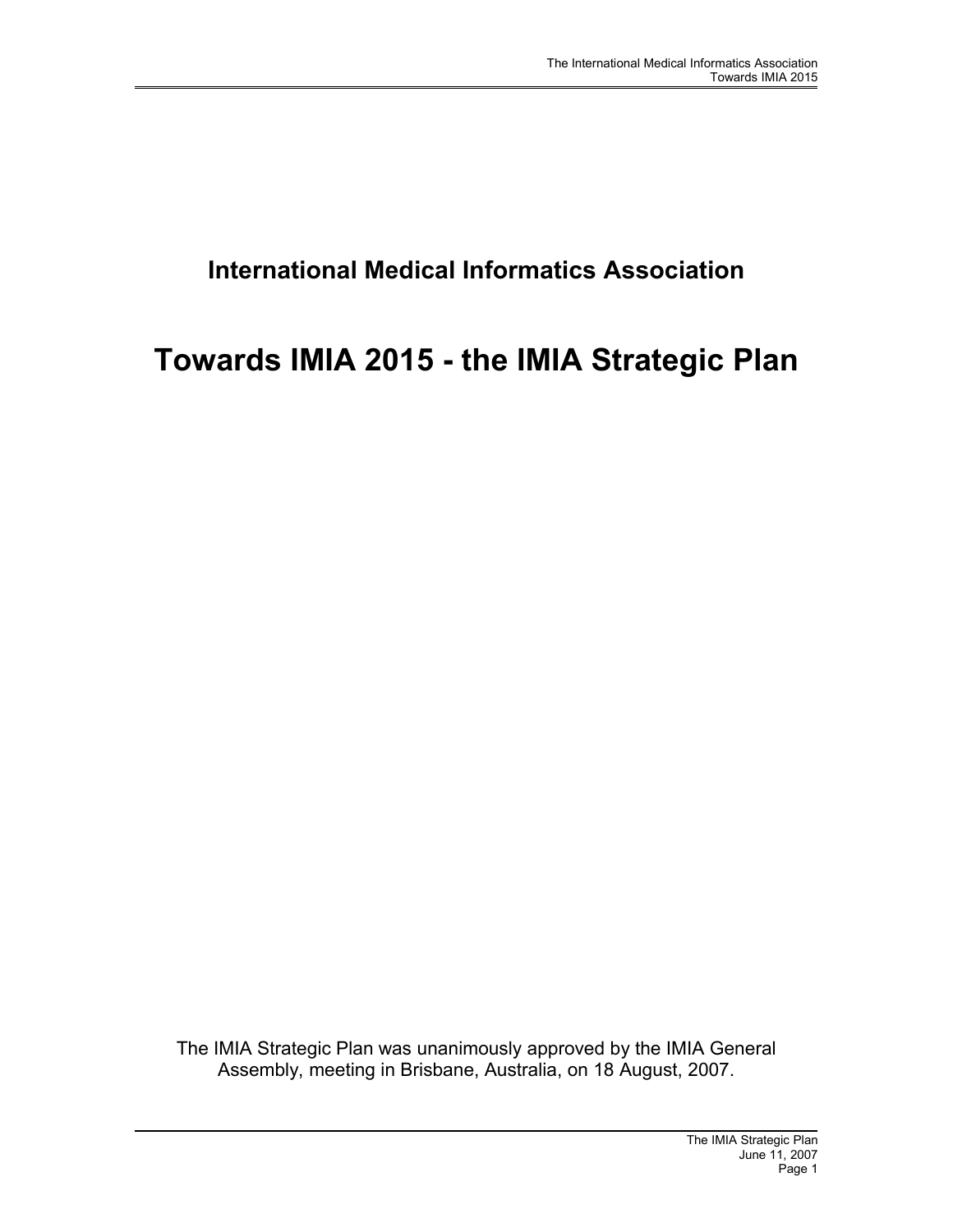# **International Medical Informatics Association Towards IMIA 2015—the IMIA Strategic Plan**

In 1967 Technical Committee 4 of IFIP (International Federation for Information Processing) was established under the guidance of Dr. François Gremy (France). In 1979, the Technical Committee evolved into the **International Medical Informatics Association** (IMIA), an independent organization incorporated under Swiss law.

### **IMIA is 40 years old in 2007!**

The International Medical Informatics Association has an illustrious history with many significant accomplishments. Like other organizations, IMIA has been shaped by its past members and leaders. The commitment to IMIA has been remarkable. Some individuals "present since the creation" are still active within the organization. Today, IMIA has approximately 150 organizational members comprised of national and affiliate members, regions, correspondents, corporations, academic institutions, special interest and working groups, etc.

We are seeing another generation of professionals at IMIA meetings and we must plan to ensure that IMIA continues to be a vital organization representing the entire spectrum of health and biomedical informatics world wide.<sup>[1](#page-1-0)</sup>

Beginning a strategic planning process is an overwhelming task. The complexity of issues for a global association operating with the current state of change and hyper evolution affecting not only informatics, but health generally is enormous. Many people have contributed to this document starting with the IMIA Strategic Planning Task Force<sup>[2](#page-1-1)</sup>, the IMIA General Assembly in 2005 (Geneva) and 2006 (Washington, DC) and the IMIA Board in 2007 (Nashville).

To all we express our thanks and gratitude. Now, together we can work to make **Towards IMIA 2015** a reality!

Sincerely, the IMIA Strategic Planning Task Force

Nancy Lorenzi (USA), President and Chair, Floyd Eisenberg (USA), HM Goh (Malaysia), Steven Huesing (Canada), Fernando Martin-Sanchez (Spain), Lincoln de Assis Moura, Jr. (Brazil), Peter Murray (UK), Heather Strachan (UK)

<span id="page-1-0"></span><sup>1</sup> Biomedical informatics is used in the **broadest meaning and includes all the possible informatics modifiers** such as health, nursing, medical, bio, and others.

<span id="page-1-1"></span> $\rm ^2$  Note: This group represents national members, working groups, corporations, academic members and IMIA headquarters.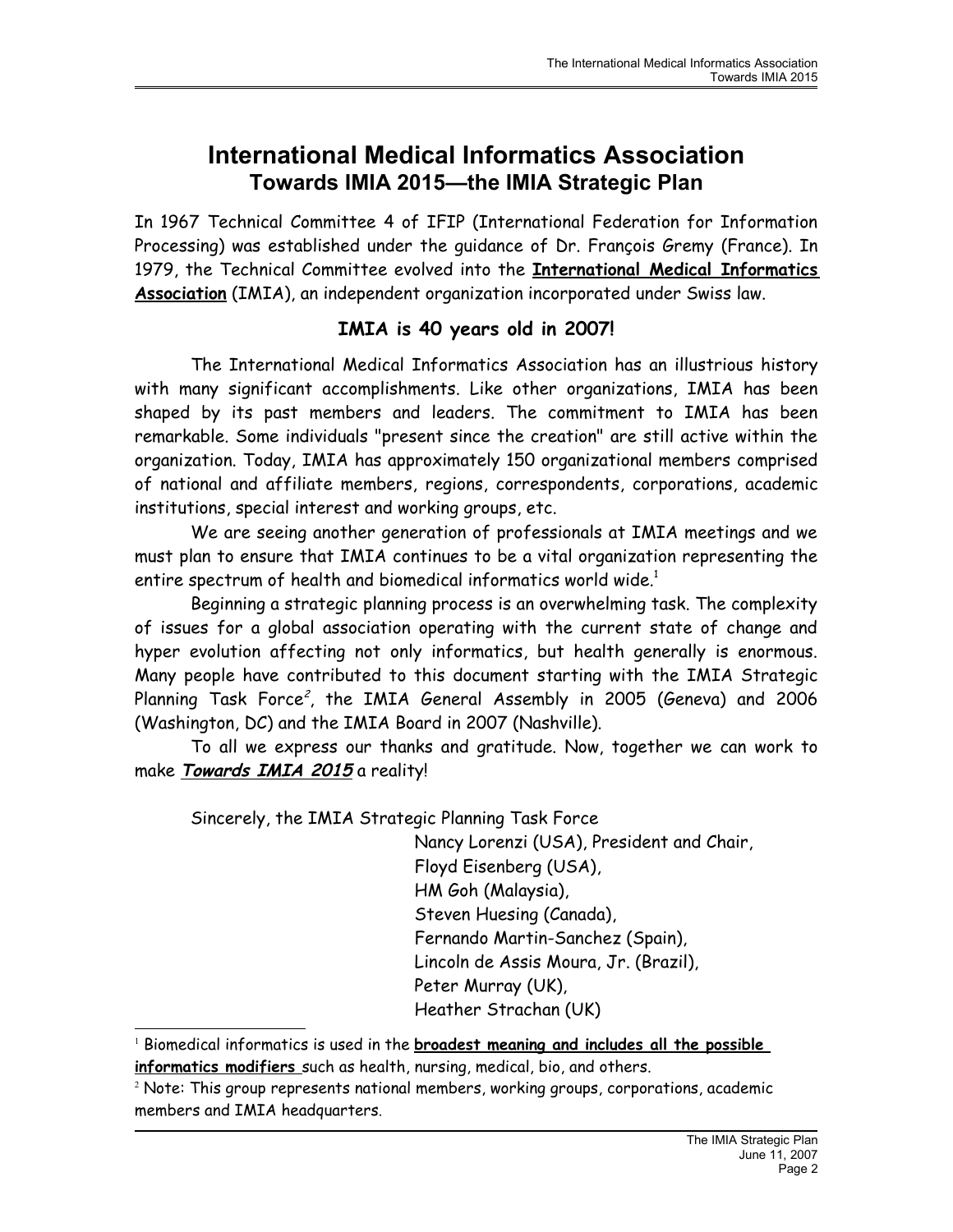# **International Medical Informatics Association Towards IMIA 2015—the IMIA Strategic Plan**

| <b>Table of Contents</b>                   |   |  |  |  |
|--------------------------------------------|---|--|--|--|
| Vision                                     |   |  |  |  |
| <b>Guiding Principles</b>                  |   |  |  |  |
| IMIA's Integrated Strategy Framework Model |   |  |  |  |
| The Five Concentric Circles                |   |  |  |  |
| The Six "Pie" Sectors                      | 5 |  |  |  |
| Health<br>$\Omega$                         | 6 |  |  |  |
| Research<br>$\Omega$                       | 6 |  |  |  |
| <b>Behavioral Responsibility</b><br>O      |   |  |  |  |
| Education<br>$\circ$                       |   |  |  |  |
| Relationships<br>$\Omega$                  | 8 |  |  |  |
| Connectivity<br>O                          | 9 |  |  |  |
| Strategic Goals: IMIA's Core: Knowledge    |   |  |  |  |
| <b>Strategic Goals: Sectors</b>            |   |  |  |  |
| Implementation and Evaluation              |   |  |  |  |
| Appendix 1: IMIA Code of Ethics            |   |  |  |  |
| Appendix 2: The IMIA Scientific Map        |   |  |  |  |

# **The IMIA Strategic Plan Towards IMIA 2015! Vision**

There will be a world-wide systems approach for healthcare. Clinicians, researchers, patients and people in general will be supported by informatics tools, processes and behaviors that make it easy to do the right thing, in the right way, at the right time to improve health care for all. This systems approach will incorporate and integrate research, clinical care and public health. To achieve this vision it will require everyone being supported by informatics-based information and communication systems and technologies.

**IMIA** will provide **leadership and expertise** to the multidisciplinary health focused community and policy makers to enable the transformation of healthcare in accord with the world-wide vision to improve the health of the world population. IMIA will fulfill its vision by:

- Being the scientific informatics association through which the world's knowledge leaders come together to effectively and efficiently create, assemble, integrate, synthesize or assimilate **intellectual knowledge** that is required worldwide to advance biomedical informatics in its role of improving health and healthcare**.**
- Being the informatics association that effectively and efficiently **connects people and the nations** of the world to be able to accomplish the above purpose.

A UK strategy document on transformation mediated by technology states that "[Organizations] with serious transformational intent see technology as a strategic asset and not just a tactical tool."<sup>[3](#page-2-0)</sup> Inherent in IMIA's role is to bring together, from a global perspective, scientists, researchers, users, vendors, developers, consultants and suppliers in an environment of cooperation and sharing to research and develop the concepts needed to support the organizations of the world seeking technology as transformational. As an organization committed to promoting best practice in the use of information and communication technologies within biomedical informatics and in health and healthcare, IMIA will ensure that it uses and promotes best practice in its own use of technology as a transformational strategic asset.

<span id="page-2-0"></span><sup>3</sup> Cabinet Office (2005) Transformational Government: Enabled by Technology. London: The Stationery Office. Available online at: [http://www.cio.gov.uk/transformational\\_government/strategy/](http://www.cio.gov.uk/transformational_government/strategy/)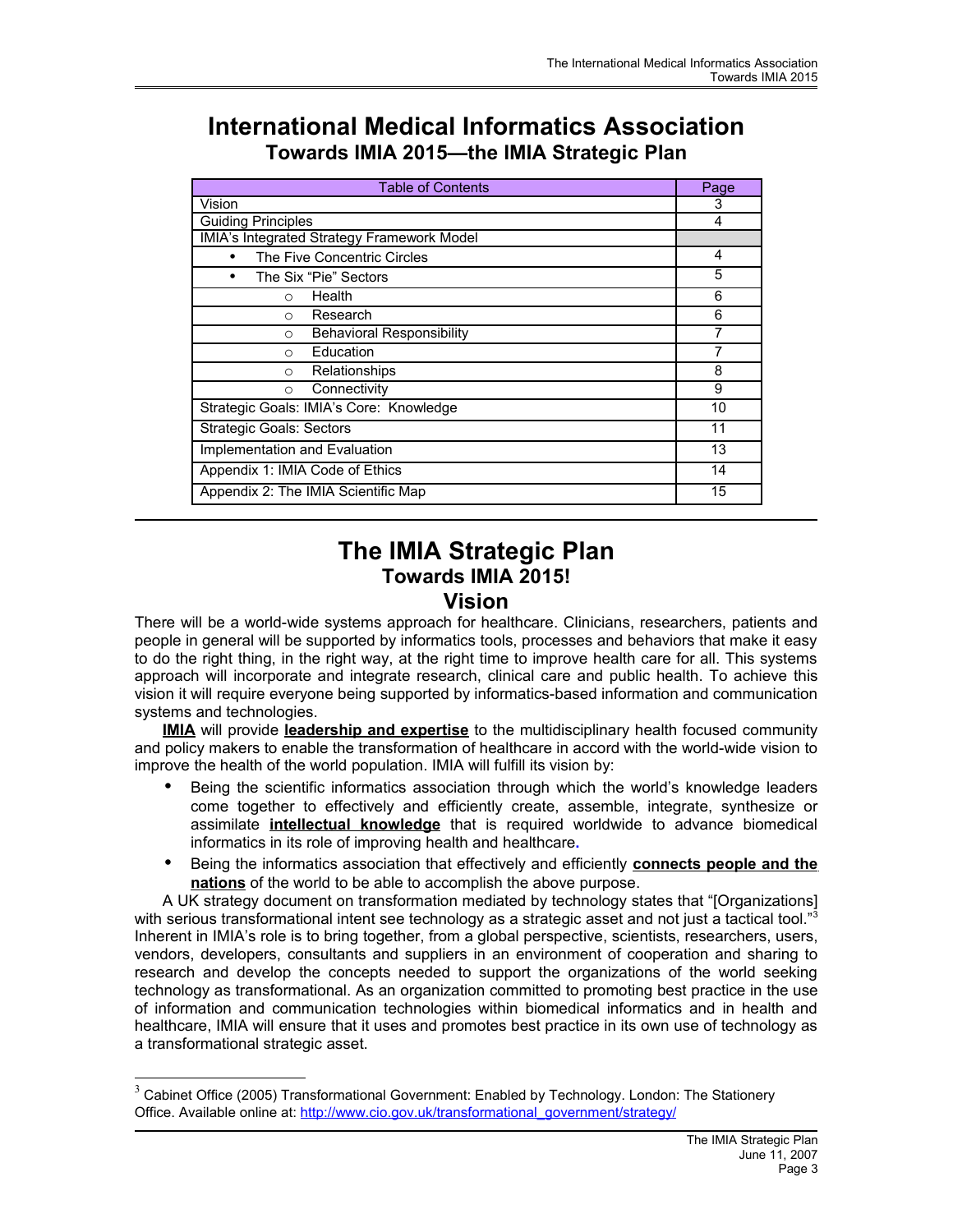## **IMIA's Conceptual Framework IMIA's Guiding Principles**

The IMIA strategic plan is based on three guiding principles. The principles are:

- 1. IMIA will help to ensure a holistic, systems approach to **collaboration and networking** about biomedical informatics to maximize impact world-wide.
- 2. IMIA will uphold an ethical approach to informatics systems as identified by IMIA's seven **ethical principles**. (Appendix 1)
- 3. IMIA will promote biomedical informatics based on **evidence and best practice** to ensure impact on health is high quality, safe, efficient and sustainable and that makes it easy to do the right thing, in the right way, at the right time world-wide.

# **IMIA's Integrated Strategic Framework Model**

IMIA as an organization and through it members has numerous possibilities for integration and connections. The Strategic Planning Task Force evolved a concentric circle model to conceptualize and demonstrate the potential vastness of IMIA's connections and integration possibilities. The Strategic Planning Task Force thought of this model as a colorful umbrella.

### Five Concentric Circles:

The IMIA "umbrella" starts with concentric circles to illustrate IMIA's multiple dimensions. (Figure 1)

- The core dimension of IMIA is **knowledge.** Knowledge is represented as the central core from which all other circles as well as IMIA's strategies, interactions and efforts emanate. **Knowledge** means the concepts, methods, education, and research that underpin health and biomedical informatics directly and indirectly.
- The second circle (from the knowledge core) represents the **science layer**. Within this circle IMIA members have their connection and integration with the science and discovery of informatics.
- The third circle represents the **application layer** of the scientific discoveries. Within this circle are the informatics applications that address the multiple practical applications of informatics tools.
- The fourth circle represents IMIA's **impact layer**. This refers to the potential impact that IMIA can have on governments, nations, outcomes, health professionals, individuals and others.
- The fifth (or outer) circle represents the **people layer.** Items in this circle include individuals, citizen organizations, personal health involvement, dissemination and acceptance, enabling personal responsibility, and public/personal health



Figure 1: The Five Concentric Circles of the IMIA Integrated Strategic Planning Framework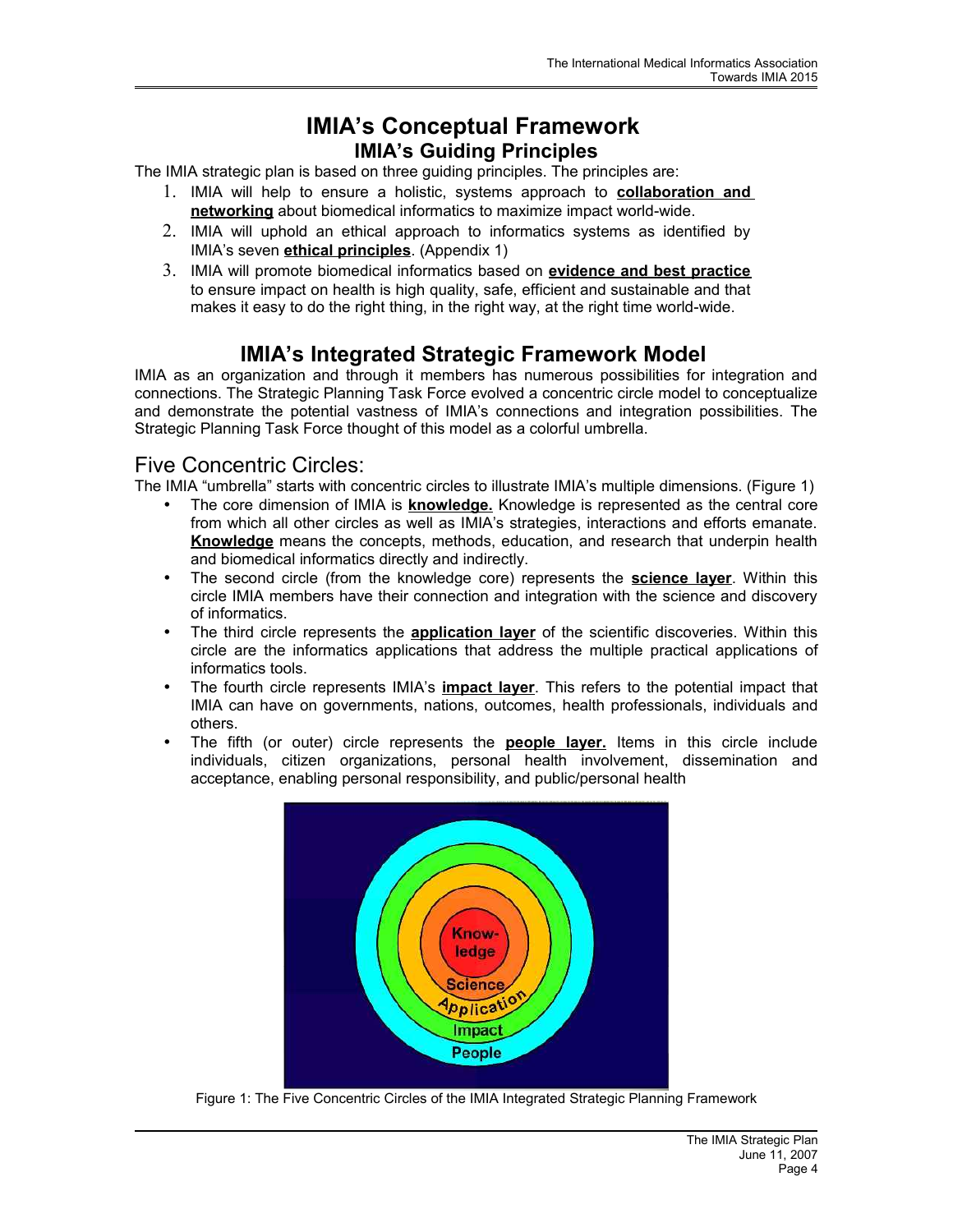### The Six "Pie" Sectors

Another planning dimension outlines key subject-focused sectors. Superimposed on the five concentric circle layers are six major sectors. **Knowledge** is also the core of each of the six sectors. (Figure 2)

- The sectors start at the top of the circle with the **health** sector. The components within the health sector represent the IMIA **vision.** The components are: patho-physiology (science layer); diagnosis, therapy, treatment (application layer); public health and health improvement (impact layer) and personal health (people layer).
- The next sector is **research** (how we understand and create to support health). The components within this sector include: basic core research (science layer); applied science (application layer); evaluation, usability, and outcomes (impact layer) and dissemination and acceptance (people layer).
- This is followed by the **behavioral responsibility (ethics)** sector (our ethical and social responsibility). Components within this sector include: ethics (science layer); legal/regulation (application layer); socio-economic (impact layer) and personal responsibility (people layer)
- The next sector is **education (best practices)** (educating ourselves and others). This sector unfolds as: health informaticians (science layer); implementers (application layer); health professionals (impact layer) and people education (people layer)
- The next sector represents the multiple types of **relationships** (our responsibility to build relationships among stakeholders). Within this sector are the following: academic (science layer); professional (application layer); governments/agencies (impact layer); and citizen organizations (people layer)
- The final sector is the **connectivity of IMIA** (our obligation to share, distribute and disseminate). The components within this sector include: global (science layer); regions (application layer); nations (impact layer); and individuals (people layer).



Figure 2: The Six Sectors of the IMIA Integrated Strategic Planning Framework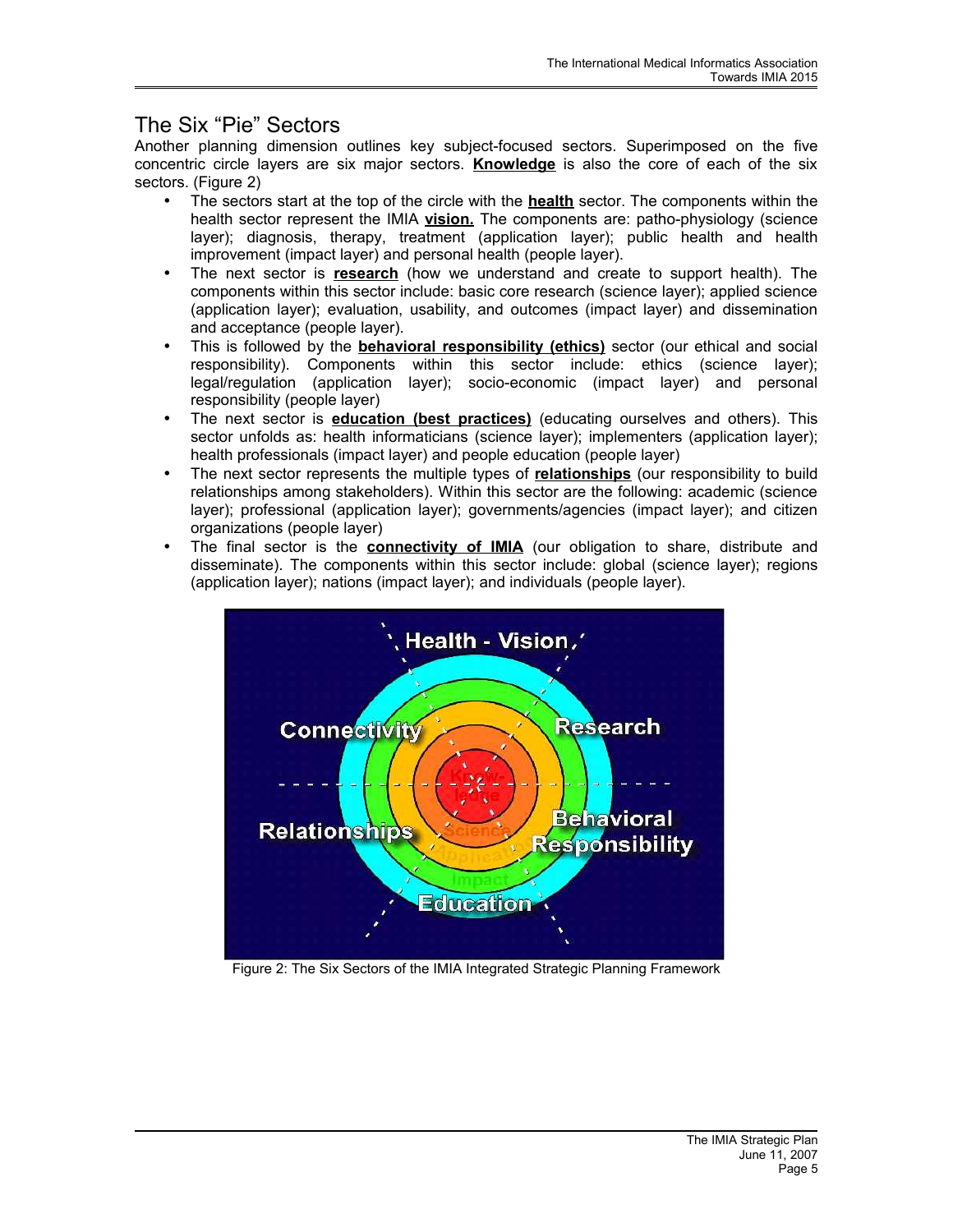### **HEALTH**

The most important mandate for IMIA is to contribute, through the use of Information and Communication Technology (ICT), to the improvement of biomedical research, clinical practice and public health. It is envisioned that, in the coming years, a more complete **knowledge** on the different factors that contribute to the development of disease (genetics, environment) will be increasingly available for developing new preventive, diagnostic and therapeutic solutions. IMIA has a key role to play in anticipating new challenges for informatics in the most important trends of future medicine (regenerative, genomic, longevity, patient-centred, preventive). In this regard, working groups will have to demonstrate their leadership and provide guidance to the whole community. The following is a general description of these challenges in accord with the IMIA strategic planning framework model.

New data arises daily from technological advances in biology (genomics, proteomics) coupled with the wealth of clinical data existing in healthcare settings. This data can be used to decipher the intricate causes of disease, the effects of human genetic variation and its interplay with environmental risk factors and life habits. This information is represented in the form of dynamic pathways, genetic networks, interaction maps and others, in an attempt to capture the **bio-psycho-social** aspects underlying complex diseases. Modelling and simulation of multi-level entities from molecule to population will allow explanations of observations to predict the effects of external stimuli on the systems. These fields are not traditionally within the umbrella of health informatics; however, their incorporation will provide many future opportunities for biomedical informatics.

In terms of **health care** perhaps the most important challenge for biomedical informatics is to facilitate a fast and reliable translation of the biomedical research findings into real-use clinical solutions. From this perspective a major goal is to facilitate "translational research", improving the diagnostic arsenal with new imaging systems and micro devices suitable for "point of care" solutions, promoting rational drug design and supporting the development of personalized therapeutic strategies that can guarantee efficacy and patient safety. New experimental approaches (cell therapy, tissue engineering) raise important issues to be addressed by ICT in health. Informatics can substantially contribute to the advance of these fields.

This knowledge must be applied not only at an individual level, in terms of patient care, but also to improve the health of populations, through new **public health** studies and programs. The aggregation of electronic health records and informatics infrastructures to facilitate longitudinal and bio-bank-based association studies poses new opportunities for health informaticians.

Finally, once validated this knowledge has to permeate to the individual, who will be in a better position to participate in the maintenance of their integrated health record and to make informed decisions about their lifestyles. The contribution of ICT to an **individual's health** improvement will demand new imaginative methods and systems from informatics.

#### **RESEARCH**

Biomedical informatics is a multi-disciplinary area that involves multiple content areas. It is one of the fastest growing subject/content areas in the world. The use of informatics is expected to enhance research efforts in areas such as genomics and proteomics, for example, and also to change the way medicine is practiced in the 21st century. Research in informatics ranges from the theoretical to applied efforts. The demand for more research in biomedical informatics and for biomedical informatics to support other researchers escalates daily.

The US National Library of Medicine (NLM) defines biomedical informatics as the intersection of basic informational and computing sciences with an application domain in health care and biomedicine. The NLM focuses on characterization, management and efficient utilization of data, information and knowledge in health care and basic biomedical sciences. In clinical medicine, health services administration, education and basic biomedical sciences, computers and networks are fundamental tools of discovery, learning, decision making and management. Informatics research is interdisciplinary and employs a range of research methodologies. The techniques may include quantitative or qualitative approaches, including laboratory and field studies, surveys and needs analyses, modeling and simulation studies. There are a number of research themes that our colleagues throughout the world are studying.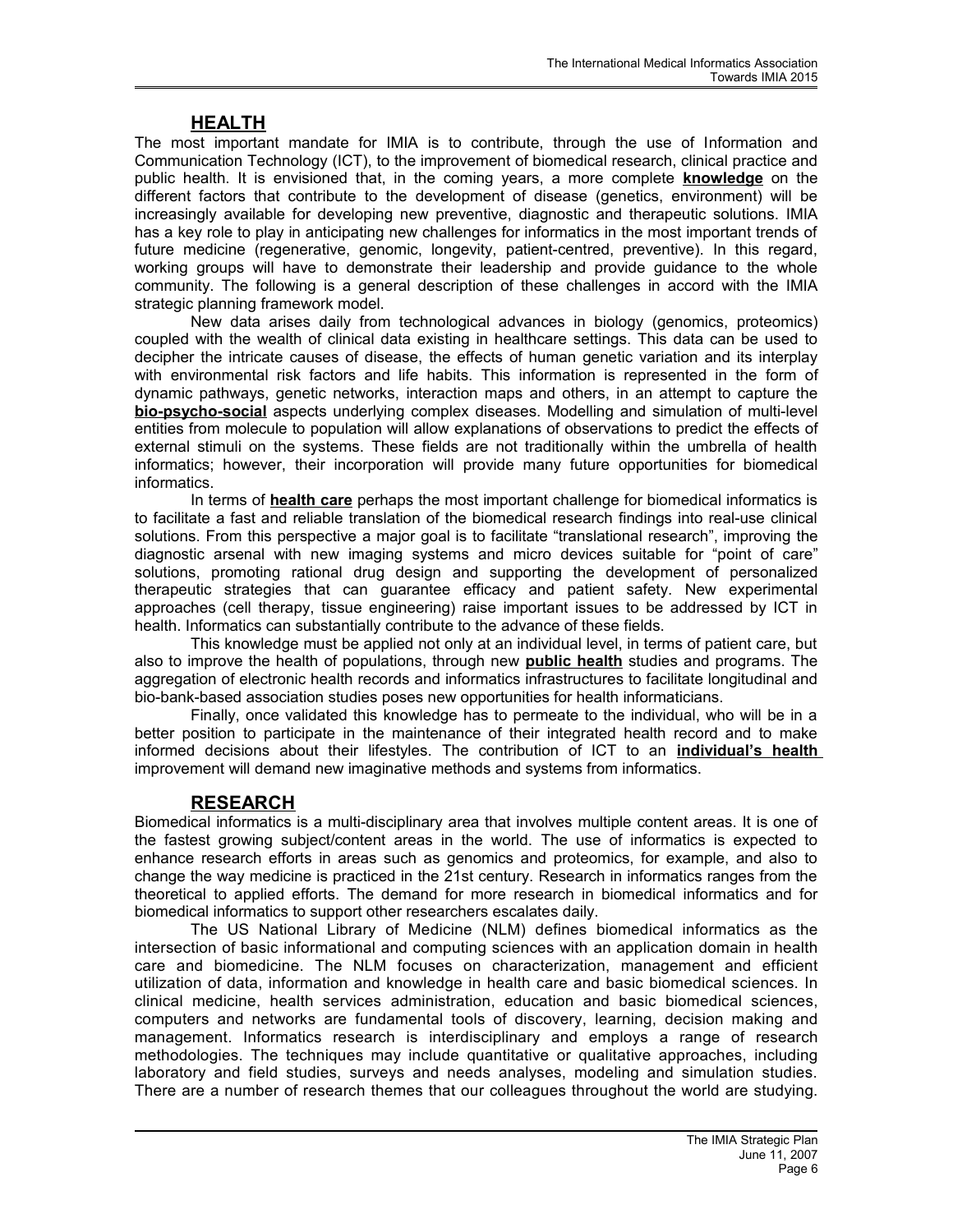Examples include: information and knowledge processing, storing very large datasets, knowledge representation, usability, management and utilization of information, and so forth.

Knowledge is the core for IMIA's existence. At the heart of our knowledge based organization is **basic core research** within all of the domains of biomedical informatics. The majority of the domains were outlined in 2001 in the IMIA Scientific Map. Basic research in the topics listed in the Scientific Map is needed throughout the informatics world. IMIA's role will be to stimulate and connect researchers to enable their research.

In addition to the basic core research of informatics, there is an **applied science** within informatics that is the translation between the research and the application of that research to the implementation of many informatics initiatives. Applications could be in the form of products, services, methods, and consultations to name but a few. Informatics products, services, and methods have outcomes that will be beneficial for individuals, organizations, research, policy, and so forth. It is imperative that informatics professionals conduct **evaluation** and test the **outcomes (usability)** of informatics research, products, and/or services.

For a discipline to thrive and grow it must **disseminate the results** of its basic core and applied research as well as the results of its evaluations and outcomes. Once the information is disseminated through multiple sources then the results will allow for a greater **acceptance** of the outcomes of the discipline of biomedical informatics.

### **BEHAVIORAL RESPONSIBILITY**

IMIA has a responsibility to ensure that it develops, utilizes and shares the knowledge that it possesses responsibly. IMIA has a responsibility to ensure its members and through them the health of citizens of the world, benefit from this knowledge. Appropriate **behavioral responsibility** can support nations; organizations, communities and individuals get the right health information in the right format, to the right person, at the right time.

The **core science** of IMIA's behavioral responsibility is the underlying approach to its activities, which is based on **ethical** rights and duties. IMIA promotes these rights and duties through its health informatics ethics principles including privacy and disposition, openness, security, access, legitimate infringement, least intrusive alternative and accountability.

Ethical rights and duties provide a foundation for various legal rights and duties that guide the **application** of these ethical principles. The **law** provides the minimum standard as envisioned by legislators, judges and juries. These laws govern confidentiality, security and access to health information and how it is obtained, used and disclosed. There is a differentiation between personal health information, where the emphasis is on security and confidentiality, and general information about health strategies and services, where an open approach is promoted.

A range of **social and economic** factors will influence the impact of these ethical principles and legislative framework on health outcomes. Social factors that may include concepts of health/illness, disease patterns and economic factors are influenced by population structures and our ability to meet the needs of the population through new health technology and knowledge. For example, an individual social status will influence health, their level of knowledge and ability to improve their health by accessing information and heath care. The economic status of each country will determine the degree of development and priorities in health services it provides and public or consumer accountability has emphasized the need for an efficient and effective health services and ensuring value for money. IMIA can promote an ethical approach, within the context of these social economic factors.

Informaticians have **personal responsibility** to ensure that they are guided by IMIA's ethical principles as they engage in their various responsibilities.

### **EDUCATION**

IMIA's *raison d'etre is* knowledge and education is the major means of knowledge transfer. IMIA has numerous roles to play in providing leadership in the development and delivery of education, and where appropriate through collaborating with other organizations in contributing to the development of education across the entire spectrum of people impacted by informatics. This includes academics and researchers who develop and disseminate knowledge, informatics professionals who develop and implement knowledge=based tools, health care professionals who use knowledge-based tools, and individual citizens who use health related knowledge for their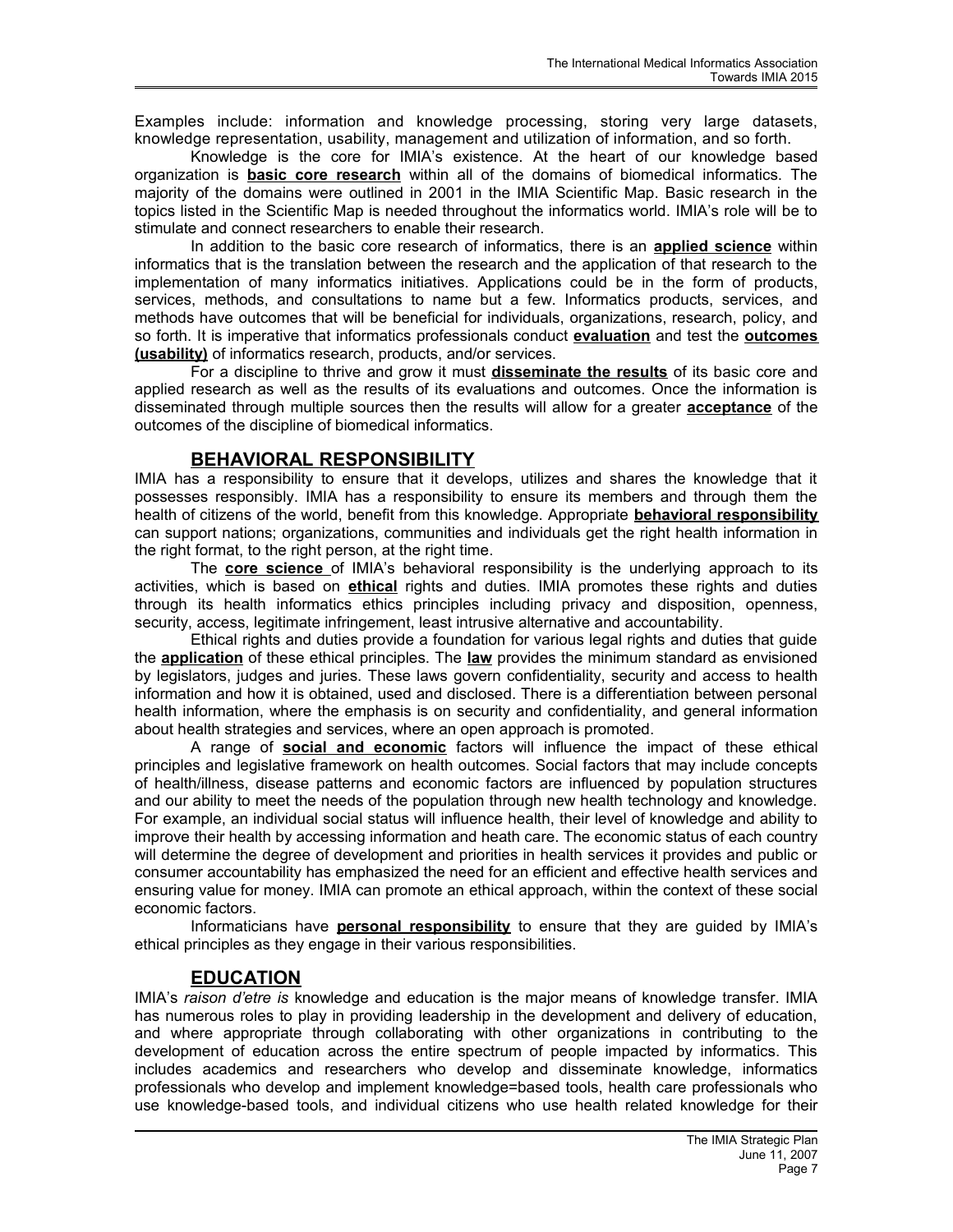personal benefit. In this context, the word 'education' is used for all forms of education, training and professional development, although the precise mix of each, and the role that IMIA plays, will vary according to the group or content.

Through the efforts of its Health and Medical Informatics Education Working Group, IMIA developed a set of international recommendations for health and biomedical informatics education programs and courses. These recommendations are dynamic and will be continually updated as the nature and scope of health and biomedical informatics knowledge evolve. The recommendations will provide guidance for the development of education at all academic levels for health informaticians, plus people involved in implementation of health information systems, health professionals, and the wider public. IMIA's direct role in education relates to education for **biomedical informaticians**, but it also has important indirect roles in ensuring the highest quality of education for all other groups of individuals who have a direct or indirect interaction with the practice of biomedical informatics.

IMIA will collaborate with others regarding the accreditation of health and biomedical informatics education programs, courses or subjects and with other bodies regarding certification and registration of biomedical informatics professionals. IMIA's goal is to promote the highest professional standards in biomedical informatics practice, based in the highest education standards and appropriate competencies.

IMIA's Academic Institutional members are the world's leading providers of biomedical informatics education and they continuously ensure that core biomedical informatics knowledge is applied within their respective curricula. Most of IMIA's Academic Institutional members are active in research within health and biomedical informatics and also for pedagogical development. They ensure that leading edge research developments are included within their curricula.

IMIA's Academic Institutional members recognize the importance of collaboration and cooperation, among themselves, with other IMIA members and other organizations. 'Connections and collaboration' provides a framework for joint projects, collaboration and exchanges of ideas, information, resources and people for the development of health and biomedical informatics education. Parts of this collaboration include the development and sharing of repositories or directories of information, health informatics literature, expertise and educational programmes. They are developing explicit links to support networking and collaboration, so as to foster dissemination of knowledge, and a range of options for collaboration in education and research.

IMIA has a role in developing educational and research opportunities within biomedical informatics, and mechanisms for fostering the development of 'the next generation' and discovering the currently unrecognised and underdeveloped talent of existing biomedical informatics students.

People and organizations involved in the development and implementation of health information systems will also be influenced by IMIA's educational roles and responsibilities to ensure that systems are developed that meet the needs of the health sector. All health professionals will increasingly use health information systems, and thus their roles will involve an element of health informatics practice. IMIA will encourage those responsible for the curricula of health professionals and their continuing professional development to incorporate the information from the IMIA knowledge core and best practice information into their education efforts.

IMIA has an obligation to ensure that **individual citizens** benefit from biomedical informatics to improve their health and healthcare. This includes educating citizens about the knowledge and skills to access relevant health information and how biomedical informatics applications can improve their health. Through relevant members and other bodies such as IMIA's Working Groups, IMIA will work with other organizations that seek to encourage the dissemination of educational opportunities to citizens.

IMIA will support the development of education, training and continuing processional development for everyone involved in, or touched by, biomedical informatics by working towards the development of the best content, exemplary pedagogical practice and processes, and contributing to the exploration and integration of appropriate educational technologies.

### **RELATIONSHIPS**

IMIA has a responsibility to ensure productive and progressive growth in global health by building relationships among the various stakeholders. Biomedical informatics is a dynamic field requiring continuous interaction among various interests. Basic science research and education are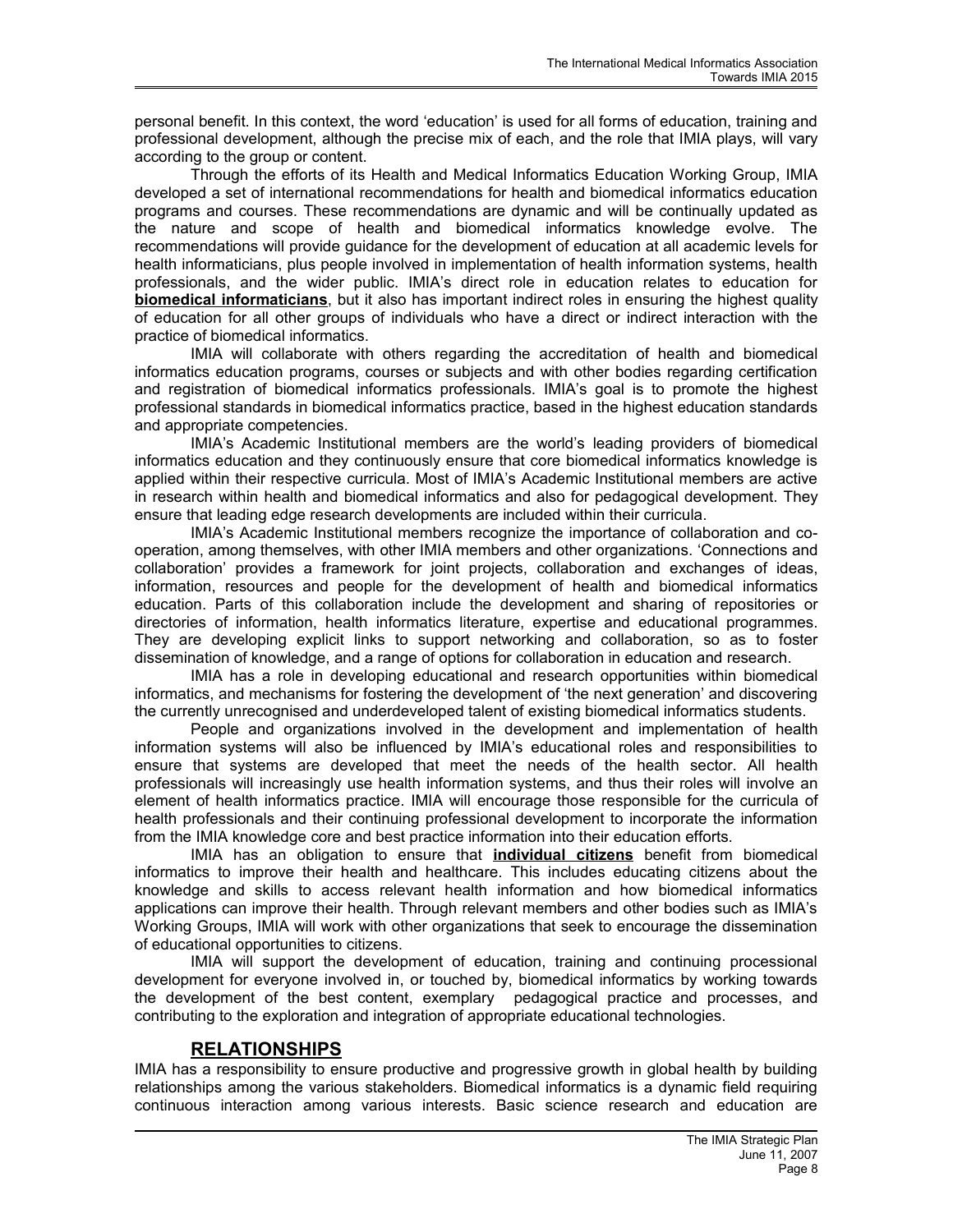essential to any field. However, application is required to improve global health by effecting workflow, communication, security and utility. Effective bi-directional relationships can support collaboration and true applicability of biomedical informatics. IMIA is the substrate to encourage growth and interaction among academic, professional, corporate, governmental and communitybased citizen organizations.

IMIA membership includes six categories of organizations — academic institutions, corporations (health information technology providers, consultants and publishers), national societies for biomedical informatics, correspondents from countries without eligible national organizations and affiliate international agencies. (e.g.

World Health Organization) Representatives from each come from varied backgrounds. One of IMIA's core values is its encouragement and nurturing of relationships among the varied interests: education and learning, the business and workflow of healthcare delivery, governmental concerns of population management, and citizen group concerns for quality, safety and security.

**Academic organizations** gain significantly from IMIA's collaborative atmosphere and its work and special interest groups. Understanding the application of new technologies and creating new technological advances, academic institutions test, modify and expand existing knowledge. Academic organizations also provide a worldwide network for the education and training of existing and new generations of medical informatics professionals.

The business side of biomedical informatics, member corporations of IMIA, also expands on new technology development and applications. In concert with **practicing clinical care professionals** and academic institutions, these organizations manage the practical application of new and existing biomedical informatics technology. Coordinating clinical knowledge within individual and organizational workflow and proving effectiveness and outcomes requires significant collaboration on methodology, operations and measurement. IMIA provides the infrastructure for discussion and growth on a global basis, enabling more rapid growth of biomedical informatics applicability to actual clinical care efforts.

Clinical care professionals provide healthcare services based on knowledge. However, enhancement of that knowledge to determine how it best applies to groups and populations of individuals is the purview of **governments, ministries of health and local, regional and global agencies**. IMIA provides the infrastructure and stimulus for partnerships among academic, professional and governmental organizations to encourage and enhance information flow to manage the world population health bi-directionally.

**Citizen organizations** and groups focus on individual needs with respect to local and cultural distinction. IMIA provides the environment through which local groups can identify new or alternative means for healthcare delivery and education enabled through informatics. Examples include telecommunication solutions for disadvantaged and inaccessible locations and populations.

It is through engendering relationships, networking and communication that IMIA can lead improvements in global health. Academic, professional, governmental and citizen-based organizations are all key stakeholders in global health. IMIA provides the infrastructure to strengthen the relationships among these groups, through informatics, leading the way to improvements in health and healthcare.

### **CONNECTIVITY**

IMIA believes that its members have a duty and obligation to share, distribute and disseminate knowledge to the world through its infrastructure and membership — in order to reach the ultimate beneficiary of the application of knowledge, the individual citizen.

IMIA shares knowledge globally through the activities of its **working and special interest groups**, the published contributions of individual scientists and researchers in scholarly publications, and through its World Congresses (Medinfo).

IMIA enhances the access to knowledge by the **nations** of the world through the promotion of interaction among and between its member constituencies that represent national, academic, corporate and other infra-structural interests in the world community as well as the scientific and academic domains that constitute them and the Working and Special Interest Group's fields of scientific knowledge and expertise.

IMIA disseminates knowledge to **regions** of the world through its formal regional structures EFMI, APAMI, Helina, IMIA-LAC, and others yet to be formalized. Through its academic members,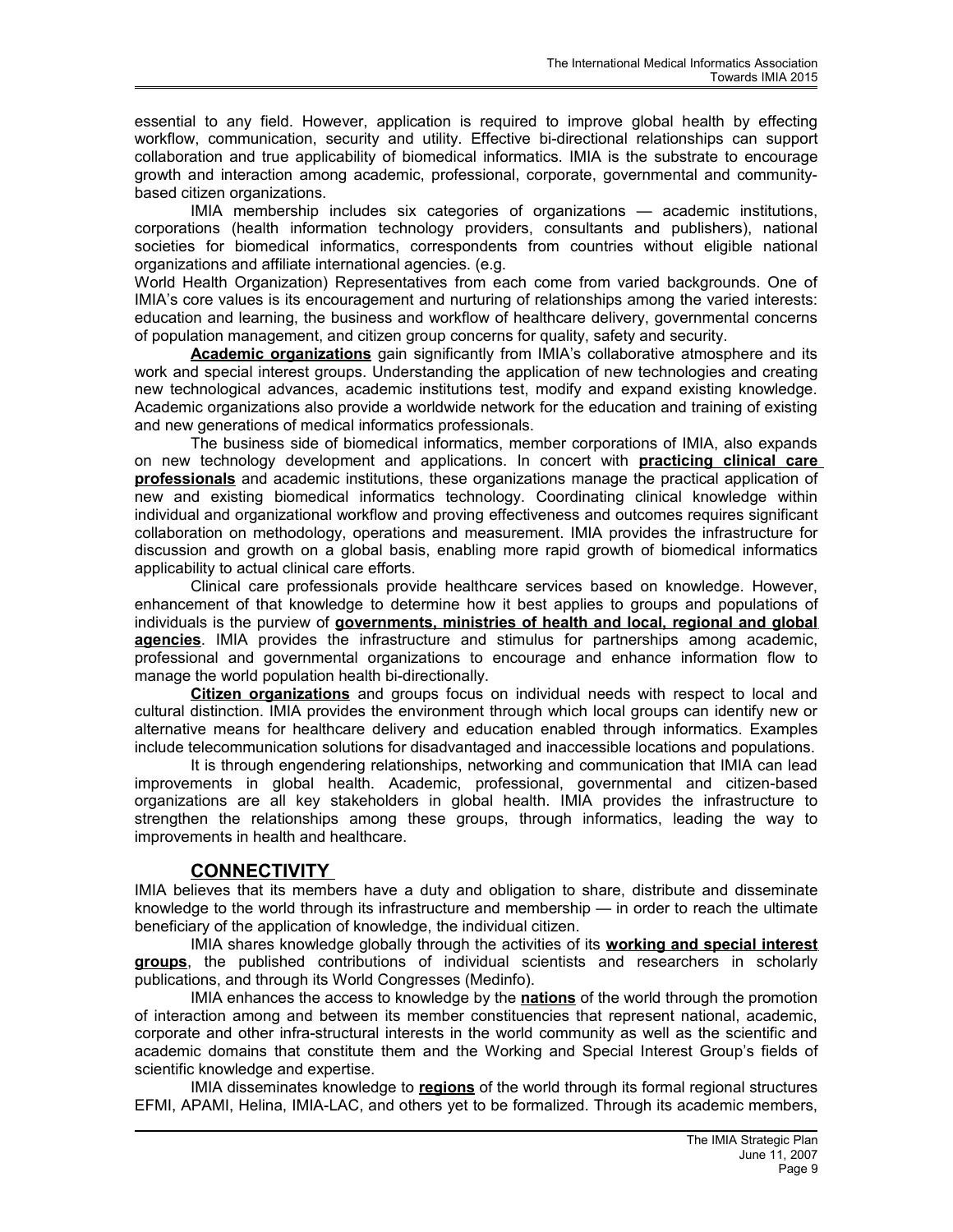affiliations with other related organizations and knowledge leaders within its membership, it fosters supports and nurtures the growth and maturation of scientific and educational communities within developing areas of the world.

Through this open and transparent sharing and dissemination of knowledge by the **global** community, IMIA aims to assist in facilitating the access of the **individual** citizen to information conducive to the maintenance and betterment of personal health.

### **Section Summary**

The IMIA Conceptual Strategic Planning Framework stresses the following:

- IMIA aims to improve biomedical research, clinical practice and public health **(VISION)**
- IMIA aims to support investigation and development of advanced information systems and technologies **(RESEARCH)**
- IMIA aims that its efforts are carried out in accordance with strict ethical and legal rules **(BEHAVIORAL RESPONSIBILITY)**
- IMIA aims to promote education for and about biomedical informatics **(EDUCATION)**
- IMIA aims to bridge relevant internal and external groups and organizations **(RELATIONSHIP)**
- IMIA aims to incorporate multiple individuals, groups and organizations to constitute the IMIA Association. **(REACH)**

The Conceptual Framework for IMIA's strategic plan is comprehensive and demonstrates the multiple connections and interactions that are possible. This framework provides IMIA with an excellent opportunity to focus its plans to ensure that highest probability of success is possible.

### **Strategic Goals**

The IMIA Strategic Planning Task Force selected 2015 as the target year. While many of the goals will be met long before 2015, it appeared necessary to select a distant date for the more complex goals. The following represents the model selected to illustrate our planning direction.

### **IMIA's Core: Knowledge**

Knowledge is at the center of all IMIA activities and interests. It is the first dimension of IMIA and it is represented as the central core from which all the concentric circles and sectors of IMIA's Integrated Strategic Framework Model originate emanate.

IMIA is the scientific informatics association through which the world's knowledge leaders come together to create, assemble, integrate, synthesize or assimilate the intellectual knowledge that is required worldwide to advance biomedical informatics in its role of improving health and healthcare. It is vital that IMIA provides an indication of the nature and scope of this core knowledge, and that the knowledge core encapsulates the current domain as well as providing scope for envisioning the future domain.

#### **The Knowledge Goal:**

IMIA will update the 2001 *IMIA Scientific Map* to reflect the expanding core knowledge of health and biomedical informatics and will ensure that the knowledge map remains up to date.

#### **Progress Report:**

The IMIA Scientific Content Map (Appendix 2) provided a first overview of the biomedical informatics domain. In any rapidly changing field of knowledge, it is vital to that a current overview of knowledge be updated frequently. Today IMIA is updating the IMIA Scientific Content Map to incorporate a review of the literature using electronic tools previously not available and coupled with world-wide content expert input and advice.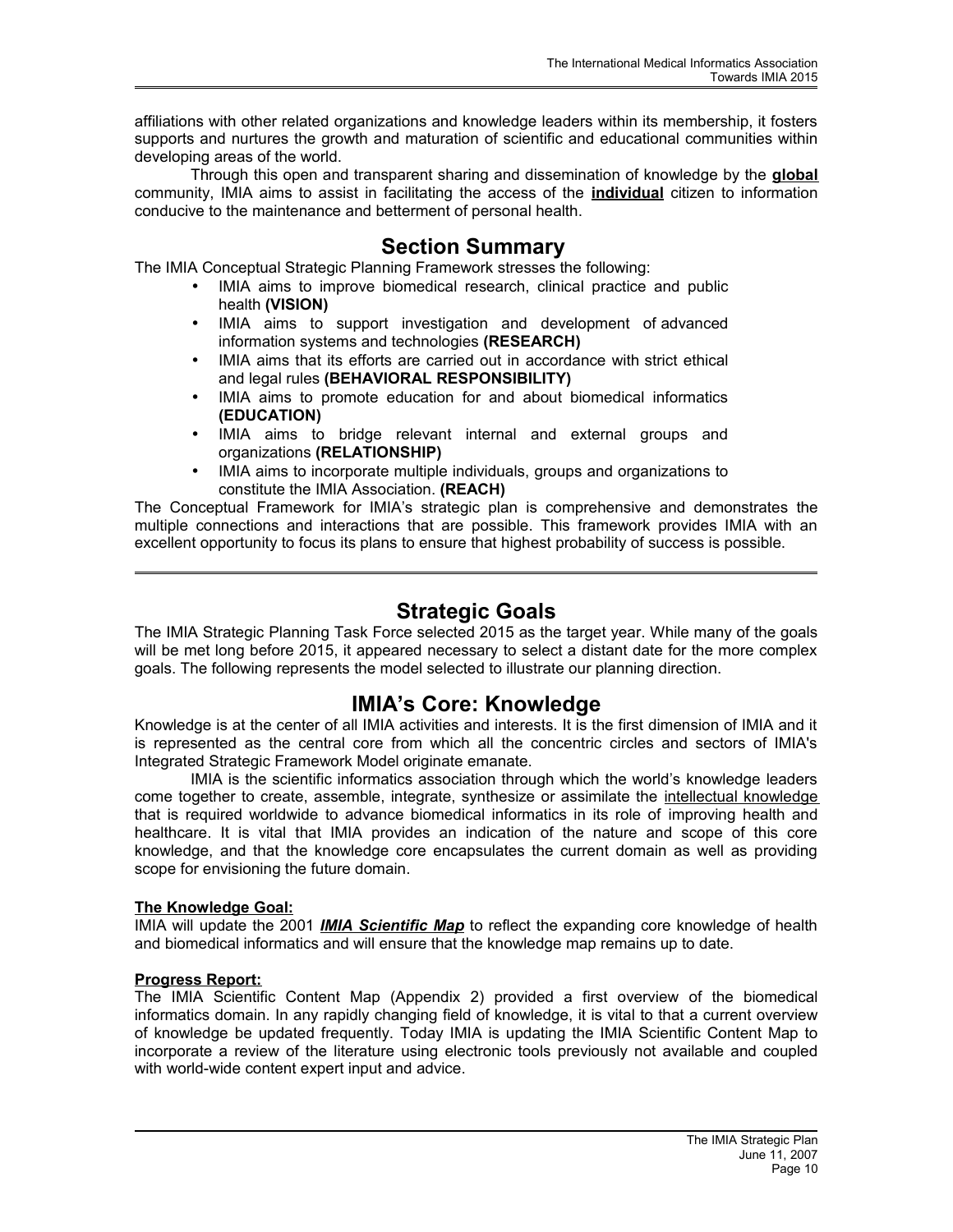A project<sup>[4](#page-10-0)</sup> between IMIA, the British Computer Society Health Informatics Forum (BCSHIF) and CHIRAD (Centre for Health Informatics Research and Development) is creating a map of health and biomedical informatics. This work builds on past BCSHIF and CHIRAD efforts. (2005, Otley, UK)<sup>[5](#page-10-1)</sup> It will use multiple methods (literature review, document analysis, and expert opinion) to obtain different perspectives.

The results of the literature analysis will be available for discussion and refinement to the international community. We expect the process will conclude with a consensus conference. An international advisory board of informatics experts is advising on the methods being used and facilitating access to the source materials.

## **Strategic Sector Goals**

#### Health Strategic Goal

IMIA will provide advice, information resources and guidance on how health and biomedical informatics can best support new trends in medicine and healthcare (regenerative, personalized, nanomedicine) from the perspective of potential impact on populations, clinical settings and personal health. This will be provided through the IMIA community (SIGs, WGs, academic and corporate members and national networks.

#### **Projects**

- Surveillance: To outline strategies for an easy to use, widely available bio-surveillance strategy. A Task force has been created.
- Personal Health Records: Collaborate with national and regional efforts e.g. TET Traveler's Health Record Project
- Analysis of Challenges: Produce a white paper outlining new opportunities for biomedical informatics in the context of genomic, regenerative or nanomedicine technologies

#### Research and Science Strategic Goals

IMIA by 2015 will be the authoritative source for internationally stimulating, organizing and recognizing research contributions, challenges, directions and ethical principles in biomedical and health informatics research.

IMIA will be a scientifically independent international sponsoring body for collaborative and competitive activities to further excellence in health and biomedical informatics research.

#### **Projects**

- To establish IMIA competitions/awards
- To offer IMIA grant awards for collaborative projects and/or to stimulate research that is ready for wider global and intercultural dissemination.
- To establish a database to facilitate international collaboration opportunities and to network complementary researchers to work together towards addressing grand challenges in biomedical informatics.
- Publications:
	- $\circ$  To update the IMIA Yearbook with subfields of biomedical informatics as established by the knowledge map.
	- o To create a new IMIA Magazine for popular reports on projects (substantial but not yet journal–publishable)
- To establish global connections to facilitate and improve informatics research methods. These include creating a repository of research groups in biomedical informatics topics; a web page of URLs; a research wiki with subfields and resources for worldwide use.

<span id="page-10-0"></span> $^4$  The project is co-funded by IMIA and BCSHIF.

<span id="page-10-1"></span><sup>5</sup> [\(http://www.differance-engine.net/educationsteps/documents/otley2005outputs.htm\)](http://www.differance-engine.net/educationsteps/documents/otley2005outputs.htm)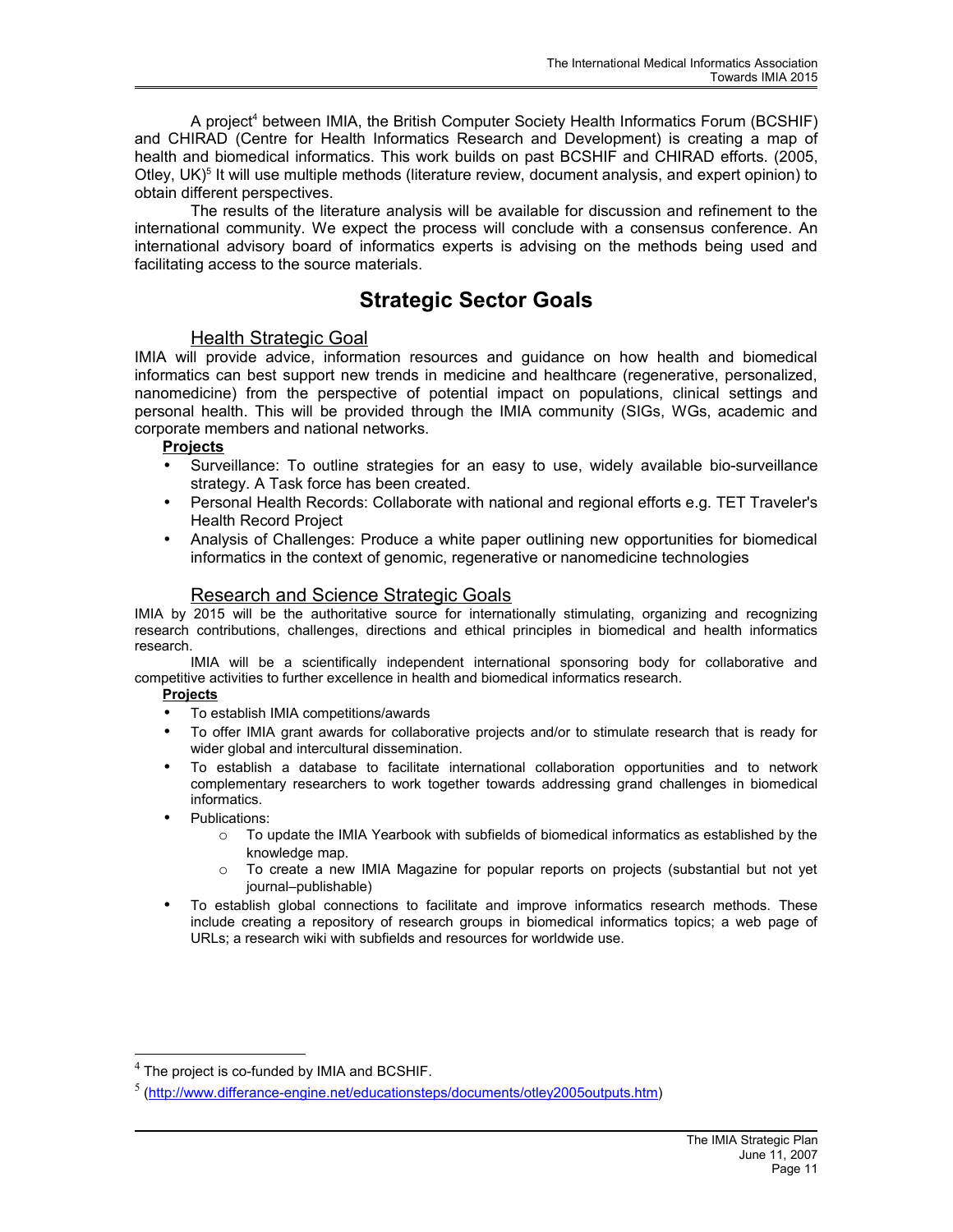### Behavioral Responsibility Strategic Goal

Building on the IMIA Code of Ethics by 2015 IMIA will be known as the source of best ethical practices in the health and biomedical informatics area.

#### **Projects**

- To develop a comprehensive database of ethics best practice examples, including ethical strategies and potential ethical resource people throughout the world.
- To develop a white paper (with recommendations) regarding the ethical component of information governance worldwide

### Education Strategic Goals

By 2015 health and biomedical informatics will be a core component of each health-related **education program** world-wide. [Note: this is targeted at the clinical specialists.] IMIA will be the source for sample informatics curricula that meet required content needs.

By 2015 IMIA will be known as the source health and biomedical informatics education and training program content materials for **informatics professionals**.

By 2015 IMIA will facilitate the connection of non-degree education programs, e.g. this could be continuing education or general introductory education.

#### **Projects**

- To outline a curriculum for informatics professional who will in turn be responsible to assist the educational systems within their organizations to reengineer or incorporate informatics into their education program.
- To create models for potential informatics educational curricula based on the IMIA Knowledge Map and Competencies Map by providing an updated set of recommendations on health and biomedical education based in those originally developed by the IMIA Education WG.
- To map informatics competencies based on the IMIA Knowledge Map.
- To endorse the certification process of others bases on the IMA Knowledge Map and competencies map.
- To create repositories of information and expertise in order to foster informatics education world-wide.
- One project will complete an analysis of existing curricula world-wide to define common knowledge and expertise for healthcare informatics specialists.

#### Relationship Strategic Goal

By 2015, IMIA will be the main partner of UN Agencies for achieving e-health related (millennium) development goals. IMIA will be the reference point for international professional organizations and corporations and it will be the e-Agora $<sup>6</sup>$  $<sup>6</sup>$  $<sup>6</sup>$  for academic exchanges.</sup>

#### **Projects**

- The goal in this sector is to create and build the relationship with the UN agencies at the strategic level and with the ability to mobilize the IMIA community
- To work with international professional organizations and corporations regarding: Knowledge as identified in the knowledge map and locating related expertise with the IMIA community, as examples.
- To use projects elsewhere within this plan to become the e-AGDRA for academic exchanges in our field.

<span id="page-11-0"></span><sup>6</sup> An **agora** (αγορά) was a [marketplace](http://en.wikipedia.org/wiki/Marketplace) in ancient Greece and it also meant a place of assembly. It is sometimes used in modern language to refer to a *crossroads*, either metaphorically (the point or concept which links, or *is the crossroads of* multiple related concepts), or literally, a point at which many physical roads or paths meet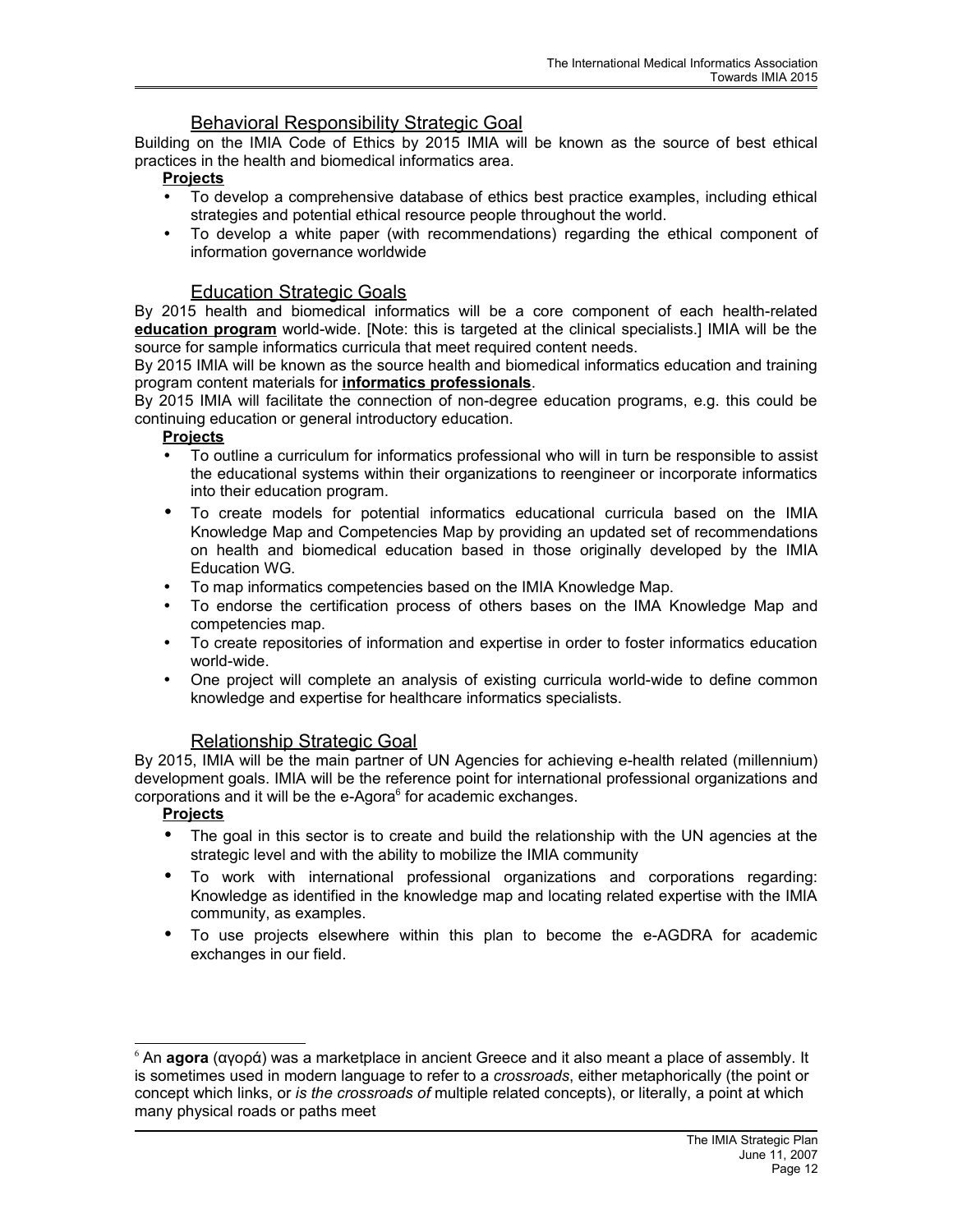### IMIA as an Organization ( Connectivity) Strategic Goals

IMIA will be recognized as an inclusive global association that connects groups and individuals at the leading edge of the state of the art of the field of health and biomedical informatics, within and without the IMIA community, in order to advance, develop and disseminate the (art and) science of informatics in support of health.

To increase IMIA's global visibility as the association that is capable of connecting the brightest and the best of the world for developing the science of informatics in support of health.

- The connectivity will be supported by the following:
- Up-to-date legal/operational frameworks
- Appropriate bylaws, policies etc that are both flexible and future proofed governance model's
- Board reorganization (roles and responsibilities), plus possible reorganization of groups within IMIA
- Outstanding communications (in all senses), e.g. web services/collaborative tools, newsletters, conferences, etc.
- Appropriate awards for the recognition of excellence, including awards programs
- Strategies to facilitate effective/efficient utilization of IMIA resources.
- The provision of professional resource indexes and databases.

#### **Projects**

- Revision of existing IMIA bylaws as well as the resultant policies and procedures etc.
- Develop professional expertise resource index

# **Implementation**

The motto for the implementation is — **let a thousand flowers bloom**!

The IMIA General Assembly in 2005 and 2006 participated in this strategic planning process—in 2005 through small targeted groups work groups and in 2006 through the review and approval of the draft plan.

After discussion at the General Assembly meeting in 2007 IMIA will engage working groups, national member societies and regions to participate by either developing their goals (working groups) in accord with the strategic plan or by selecting a part of the plan to implement on behalf of informatics world-wide.

Seek to use up to 20% of the IMIA reserve funds to fund targeted projects in each of the sectors. The IMIA money would be a token amount that could help a person or organization develop the "X", give it to IMIA and then be prepared to update it or to develop a process for IMIA to update.

# **Evaluation**

The evaluation goal is to present a yearly update to the IMIA General Assembly of the status of the goals and objectives created and to offer a comprehensive evaluation to the General Assembly that meets in conjunction with the Medinfo conferences.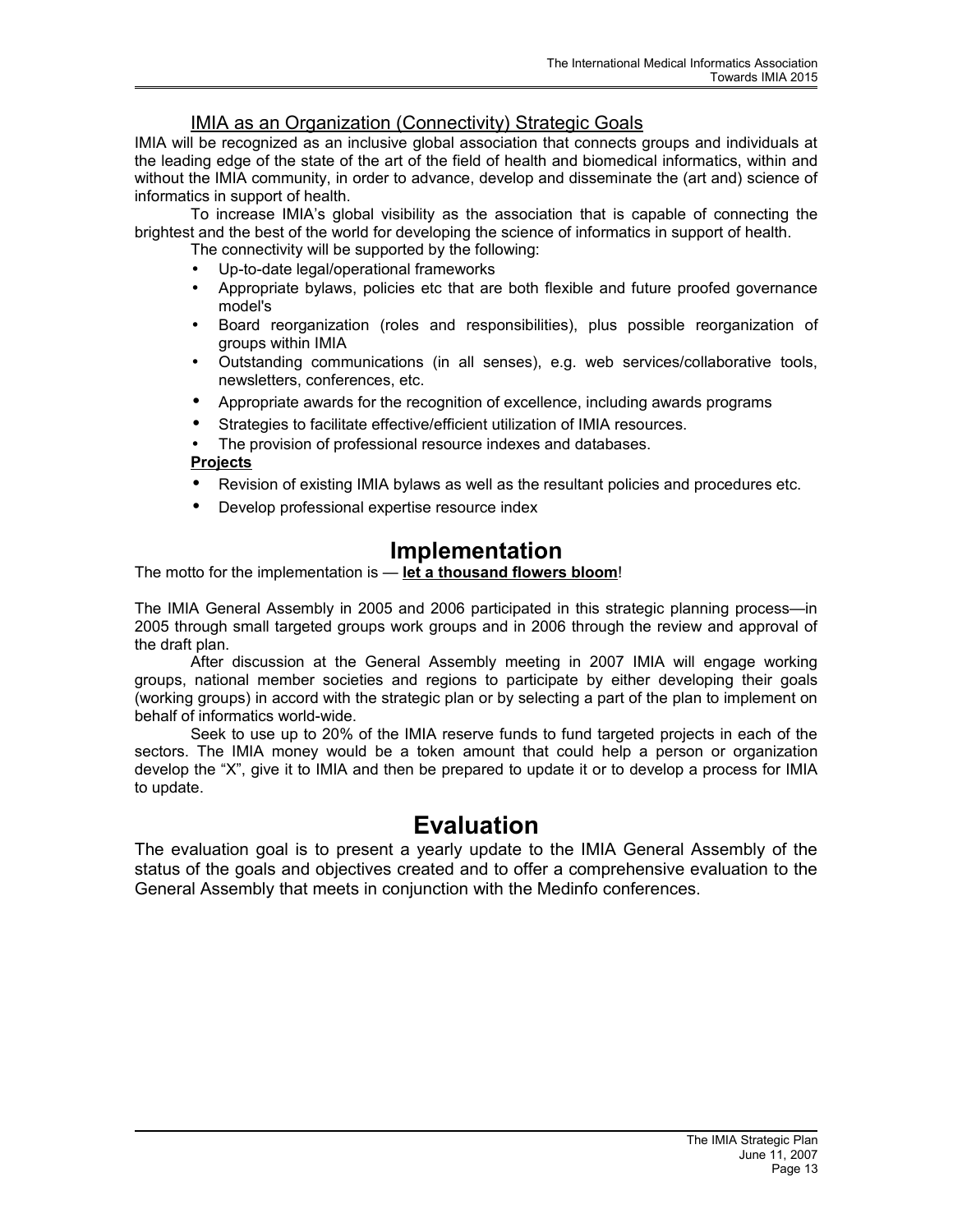## Appendix 1 IMIA Code of Ethics for Health Information Professionals

A Code of Ethics for Health Informatics Professionals (HIPs) should therefore be clear, unambiguous, and easily applied in practice. Moreover, since the field of informatics is in a state of constant flux, it should be flexible so as to accommodate ongoing changes without sacrificing the applicability of its basic principles. It is therefore inappropriate for a Code of Ethics for HIPs to deal with the specifics of every possible situation that might arise. That would make the Code too unwieldy, too rigid, and too dependent on the current state of informatics. Instead, such a Code should focus on the ethical position of the Health Informatics specialist as a professional, and on the relationships between HIPs and the various parties with whom they interact in a professional capacity. These various parties include (but are not limited to) patients, health care professionals, administrative personnel, health care institutions as well as insurance companies and governmental agencies, etc.

#### **General Principles of Informatics Ethics**

These fundamental ethical principles, when applied to the types of situations that characterize the informatics setting, give rise to general ethical principles of informatics ethics.

- 1. Principle of Information-Privacy and Disposition: All persons have a fundamental right to privacy, and hence to control over the collection, storage, access, use,
- 2. Principle of Openness: The collection, storage, access, use, communication, manipulation and disposition of personal data must be disclosed in an appropriate and timely fashion to the subject of those data.
- 3. Principle of Security: Data that have been legitimately collected about a person should be protected by all reasonable and appropriate measures against loss, degradation, unauthorized destruction, access, use, manipulation, modification or communication.
- 4. Principle of Access: The subject of an electronic record has the right of access to that record and the right to correct the record with respect to its accurateness, completeness and relevance.
- 5. Principle of Legitimate Infringement: The fundamental right of control over the collection, storage, access, use, manipulation, communication and disposition of personal data is conditioned only by the legitimate, appropriate and relevant data-needs of a free, responsible and democratic society, and by the equal and competing rights of other persons.
- 6. Principle of the Least Intrusive Alternative: Any infringement of the privacy rights of the individual person, and of the individual's right to control over person-relative data as mandated under Principle 1, may only occur in the least intrusive fashion and with a minimum of interference with the rights of the affected person.
- 7. Principle of Accountability: Any infringement of the privacy rights of the individual person, and of the right to control over person-relative data, must be justified to the affected person in good time and in an appropriate fashion.